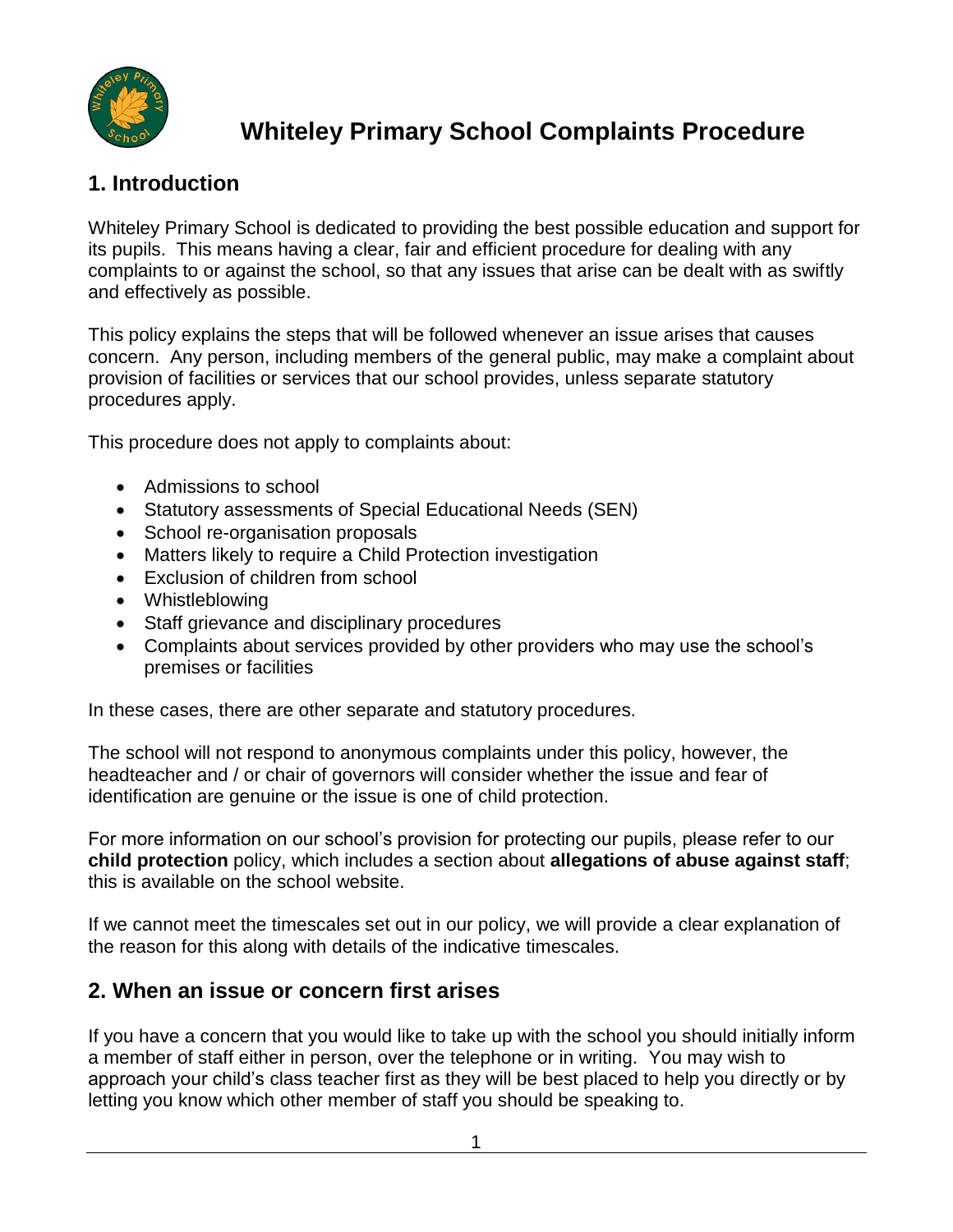We encourage parents to approach staff with any concerns they may have, and aim to resolve all issues with open dialogue and mutual understanding. We will take your concerns seriously and make every effort to resolve the matter as quickly as possible.

The chair of governors reserves the right to refer complaints that are taken straight to them back to the appropriate member of staff if it does not warrant the governing body's involvement at that point.

#### **2.1 Initial informal meeting**

When a concern has been received, you may receive a telephone call from the member of staff or headteacher to discuss your concerns, or you may be invited to attend a meeting with a member of staff or the headteacher to discuss your concerns.

If invited to a meeting, you are welcome to bring a friend, partner or, in the case of a pupil who has raised a concern, a parent along for support. It may be appropriate for a pupil to attend the meeting if their parent has raised a concern, depending on the nature of the issue.

Staff have a responsibility to ensure that you understand any future points of action that have been agreed and will make a record of what has been discussed, as well as any outcomes and a plan of action, if one has been agreed.

All staff will do their best to ensure your concerns are dealt with appropriately and efficiently, but if an agreement cannot be reached, or if you are dissatisfied with the outcome, you can make a formal complaint to the headteacher. If your complaint is about the headteacher you should make your complaint in writing to the chair of governors. It is preferable for you to make your formal complaint in writing, but complaints can be made in person or by telephone.

There is no prescribed timescale for resolution at this stage given the importance of dialogue and informal discussion, although we expect to resolve most issues within **10 school days**.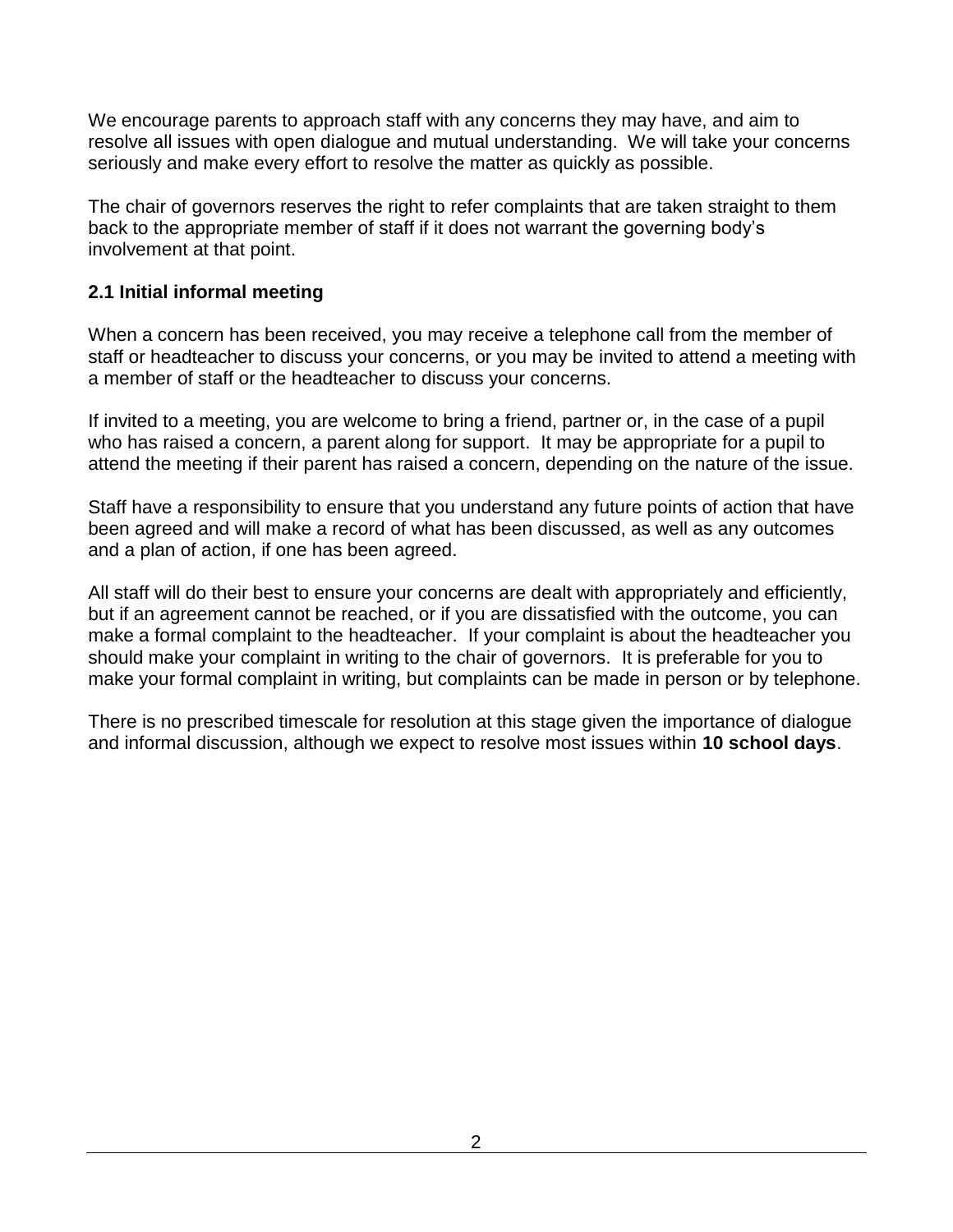### **3. Formal Complaints**

In order to ensure complaints are dealt with efficiently and effectively, Whiteley Primary School deals with formal complaints in three stages.

#### **3.1 Stage 1 – Complaint heard by the Headteacher**

If you feel that your concern has not been dealt with as you would like, are unhappy with the outcome of your informal meeting or feel that the issue is serious enough that it warrants it, you can make a formal complaint to the headteacher. It is preferable for you to make your formal complaint in writing and we provide a proforma for you to complete which can be accessed on the school website, but complaints can be made in person or by telephone.

The headteacher will acknowledge your complaint in writing or offer a full response within **5 school days**. If further investigation is required, the headteacher will acknowledge receipt of your complaint within 5 school days and will advise you that a full response will be provided within **20 school days**.

The headteacher may invite you to attend a meeting to discuss your complaint and possible solutions, or to explain what has happened or will happen as a result of your complaint.

The headteacher will keep a record of all interactions with you and other staff, meetings and decisions made in reference to your complaint.

If your complaint is about a member of staff, the headteacher will talk to that employee and invoke the relevant procedure if required. It will not be appropriate to inform you of the outcome of any investigation in relation to an individual member of staff.

The headteacher will respond to you in writing within **20 school days** of receiving your complaint outlining their full response to your concern, and any action that has or will be taken. If the headteacher has decided not to take any further action, they will explain what they have decided and how they reached the decision. You will also be advised of your right to take the matter further if you are not satisfied with the headteacher's response.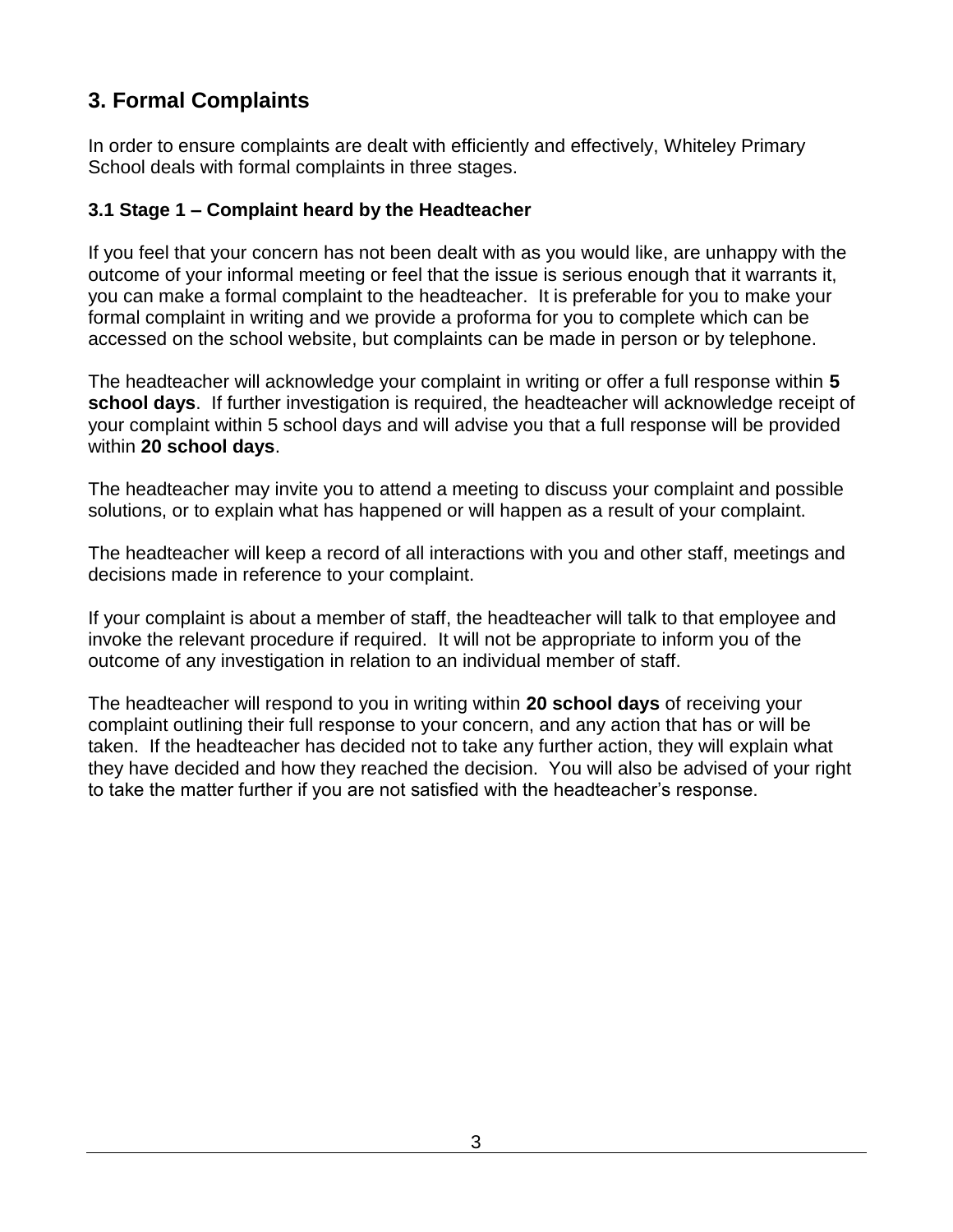#### **3.2 Stage 2 – Complaint heard by the Chair of Governors**

If, having spoken to the headteacher, you are dissatisfied with the outcome of your complaint, you should write to the chair of governors within **10 school days**, explaining your concern and the steps that have resulted in you taking this course of action.

The chair of governors will acknowledge your complaint in writing or offer a full response within **5 school days**. If further investigation is required, the chair of governors will acknowledge receipt of your complaint within 5 school days and will advise you that a full response will be provided within **20 school days**.

The chair of governors may invite you to attend a meeting to discuss your complaint and possible solutions, or to explain what has happened or will happen as a result of your complaint.

The chair of governors will explain that the governing body has a strategic role, and is responsible for the school's strategic framework and the headteacher is responsible for the internal organisation, management and control of the school and for advising on and implementing the governors' policies. The headteacher is solely responsible for making day to day decisions.

This stage offers an opportunity for achieving conciliation between all parties and discussions between the chair of governors and the headteacher will be key to resolving the complaint and agreeing a way forward. The chair of governors will decide what powers are available to governors in respect of the particular complaint. In reaching this decision, the chair of governors will determine to what extent the issues relate to responsibilities that:

(a) are delegated to the headteacher by the governing body; or

(b) fall within the governing body's remit only; or

(c) are within the headteacher's Terms and Conditions of Employment and relate to the internal organisation, management and control of the school.

For delegated responsibilities and matters within the remit of the governing body, the chair of governors may look at the whole issue afresh. If the matter relates to the headteacher's conduct, the chair of governors will decide whether the matter should be dealt with through the Complaints Procedure or Staff Disciplinary Procedure. Advice may be sought from the Local Authority and/or Education Personnel Services. For matters that are the headteacher's responsibility, the chair of governors is empowered only to look at whether the headteacher's decision or action was reasonable in the light of the information available at the time.

The chair of governors will keep a record of all interactions with you and any decisions made in reference to your complaint.

If the chair of governors has decided not to take any further action, they will explain what they have decided and how they reached the decision. You will also be advised of your right to take the matter further if you are not satisfied with the chair of governor's response.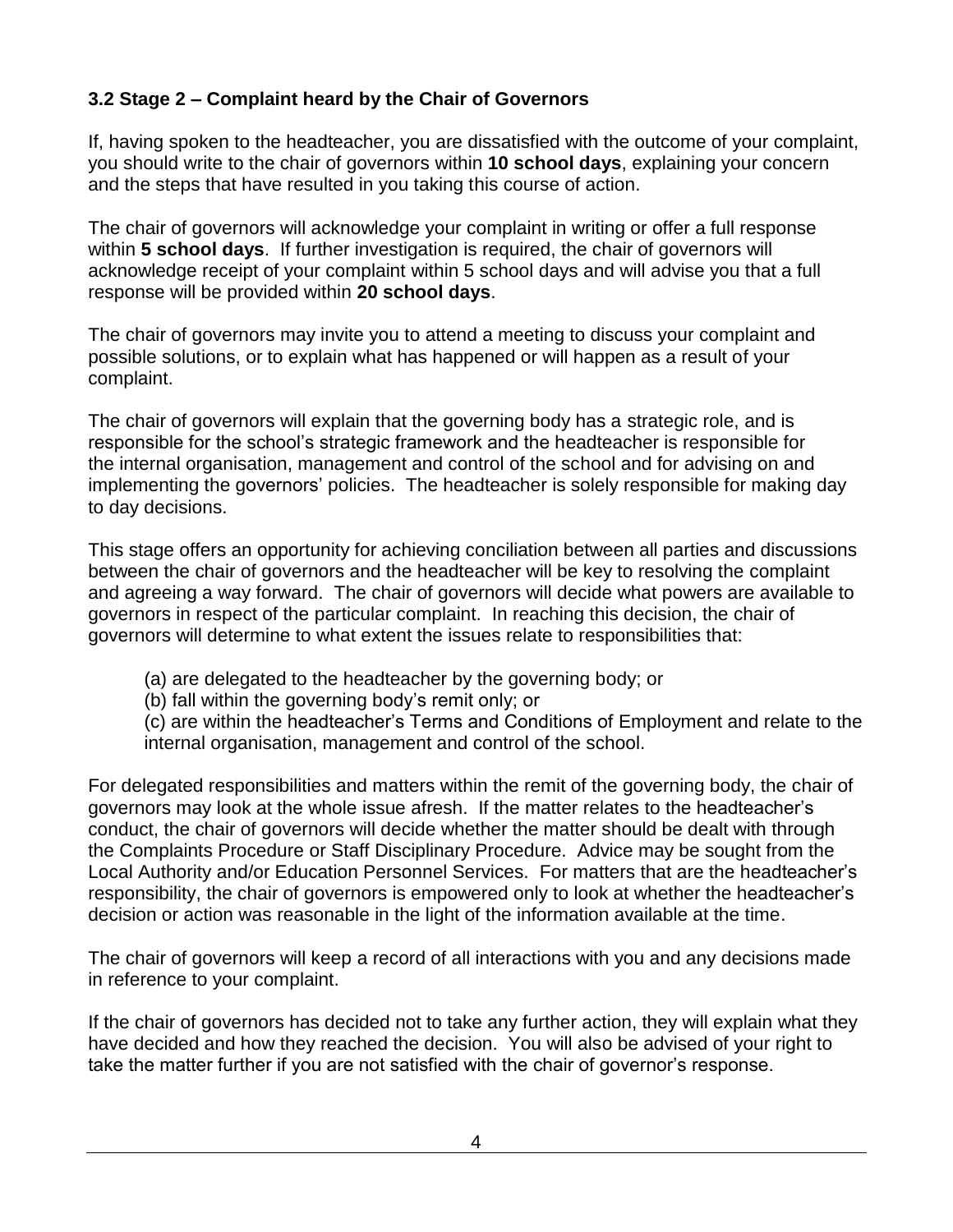#### **3.3 Stage 3 – Complaint heard by governing body's complaints panel**

If you are dissatisfied with the outcome of your complaint, you should write to the clerk to governors within **10 school days** of the outcome of stage 2, explaining your concern and the steps that have resulted in you taking this course of action.

The clerk to governors will acknowledge receipt of your request within **5 school days**. The complaints panel will usually be convened within **20 school days** of receiving the request for your complaint to be heard by the governing body's complaints panel. Where it is not possible to find a mutually convenient date within that timescale, all reasonable steps will be taken to agree a time and date mutually convenient to all parties.

The main function of the complaints panel will be to:

- a) ensure the complaint has been properly handled by the headteacher (and chair of governors)
- b) ensure that a sufficient comprehensive investigation was carried out
- c) ensure that the correct procedure / policies were followed.

The panel will also review whether the headteacher (and chair of governors) acted reasonably.

The clerk to governors will arrange and facilitate the meeting of the complaints panel. You are entitled to an independent panel to hear your complaint and the complaints panel will consist of three governors who have no former knowledge or involvement in the matter being considered. The chair of the panel will be nominated from within the group of panel members. All panel members will have access to, and will be familiar with, this complaints policy. The clerk to governors will confirm to all parties in writing, the date, time and venue for the meeting at least **10 school days** in advance.

The clerk to governors will request that you supply any paperwork you feel the panel will require to consider your complaint fully. The headteacher (and chair of governors) will also be requested to supply copies of their responses to the previous stages of the procedure, and any further paperwork they consider the panel will require to consider the complaint fully. Copies of all paperwork will be distributed to all parties by the clerk to governors at least **3 school days** in advance of the meeting.

You are welcome to bring a friend or partner for support to the meeting and the chair of the panel will ensure the meeting is conducted within a relaxed atmosphere whilst keeping to the formal agenda. The headteacher (and chair of governors if attending) is also invited to bring a representative or member of staff for support.

No previously undisclosed evidence relating to the complaint should be introduced during the meeting.

The clerk will inform you (and the headteacher and / or chair of governors) in writing of the panel's decision within **5 school days** of the meeting. The letter will include a summary of the issues, an outline of the main points of discussion, the reasons for the decision and the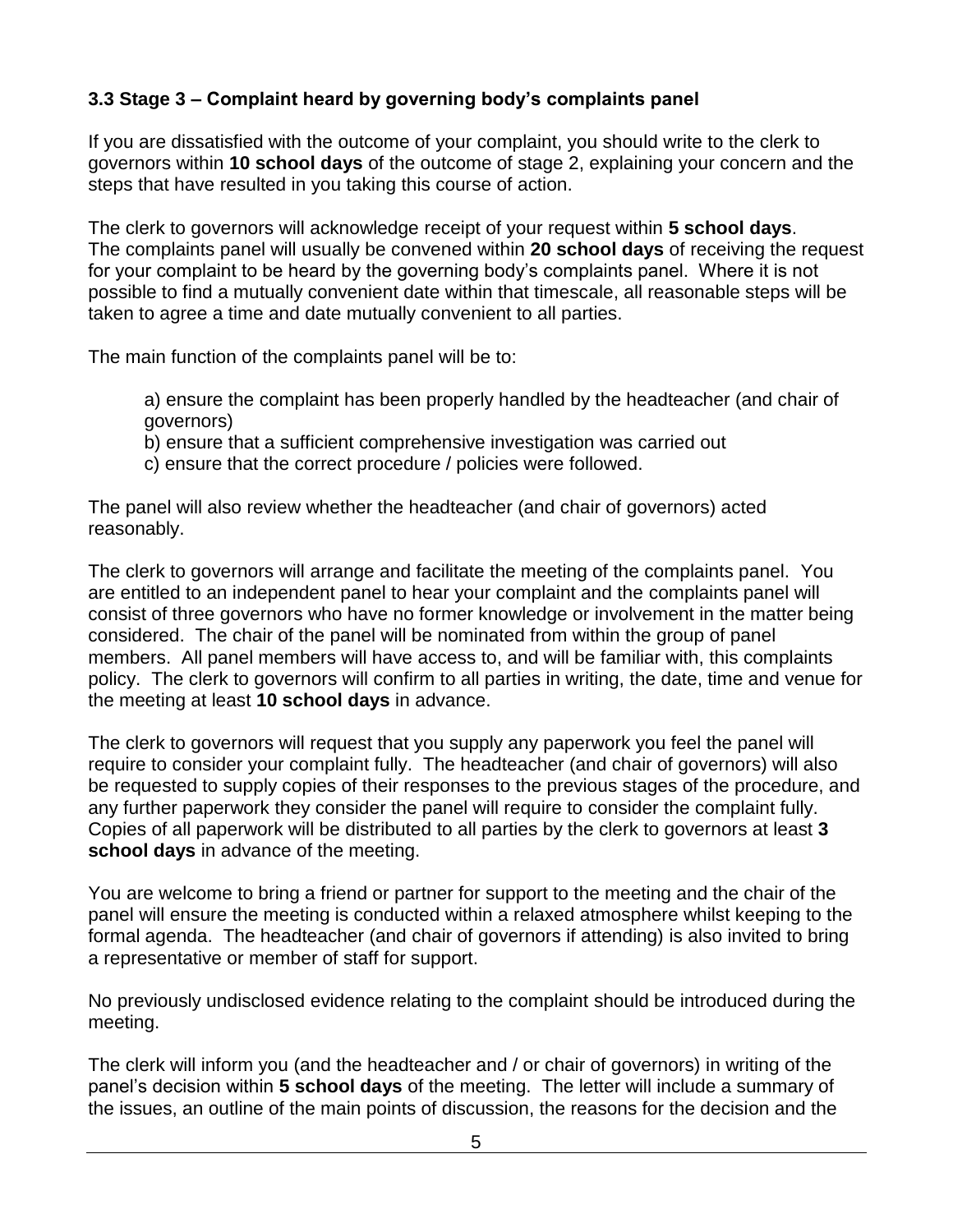proposed actions or outcome. The panel may suggest you meet with the headteacher and / or chair of governors again to agree a way forward.

The letter may set out recommendations which will be made to the governing body.

The panel's decision is the final stage in the complaints procedure. If you feel the school has acted unreasonably or has not followed the correct procedures in relation to your complaint, you may write to the Secretary of State using the following contact details:

School Complaints Unit, Department for Education, 2<sup>nd</sup> Floor, Piccadilly Gate, Store Street, Manchester, M1 2WD

### **4. Unreasonable Complaints**

Whiteley Primary School is committed to dealing with all complaints fairly and impartially, and to providing a high quality service to those who complain. We will not normally limit the contact complainants have with the school. Operating from a position of mutual respect, we do not expect our staff to tolerate unacceptable behaviour and will take action to protect staff from that behaviour including that which is abusive, offensive or threatening.

Whiteley Primary School defines unreasonable complaints as "those who, because of the frequency or nature of their contacts with the school, hinder our consideration of their or other people's complaints".

A complaint may be regarded as unreasonable when the person making the complaint:

- refuses to articulate their complaint or specify the grounds of a complaint or the outcomes sought by raising the complaint, despite offers of assistance
- refuses to co-operate with the complaints investigation process while still wishing their complaint to be resolved
- refuses to accept that certain issues are not within the scope of a complaints procedure
- insists on the complaint being dealt with in ways which are incompatible with the school's complaints procedure or with good practice
- introduces trivial or irrelevant information which the complainant expects to be taken into account and commented on, or raises large numbers of detailed but unimportant questions, and insists they are fully answered, often immediately and to their own timescales
- makes unjustified comments about staff who are trying to deal with the issues, and seeks to have them replaced
- changes the basis of the complaint as the investigation proceeds
- repeatedly makes the same complaint (despite previous investigations or responses concluding that the complaint is groundless or has been addressed)
- refuses to accept the findings of the investigation into a complaint where the school's complaint procedure has been fully and properly implemented and completed including referral to the Department for Education
- seeks an unrealistic outcome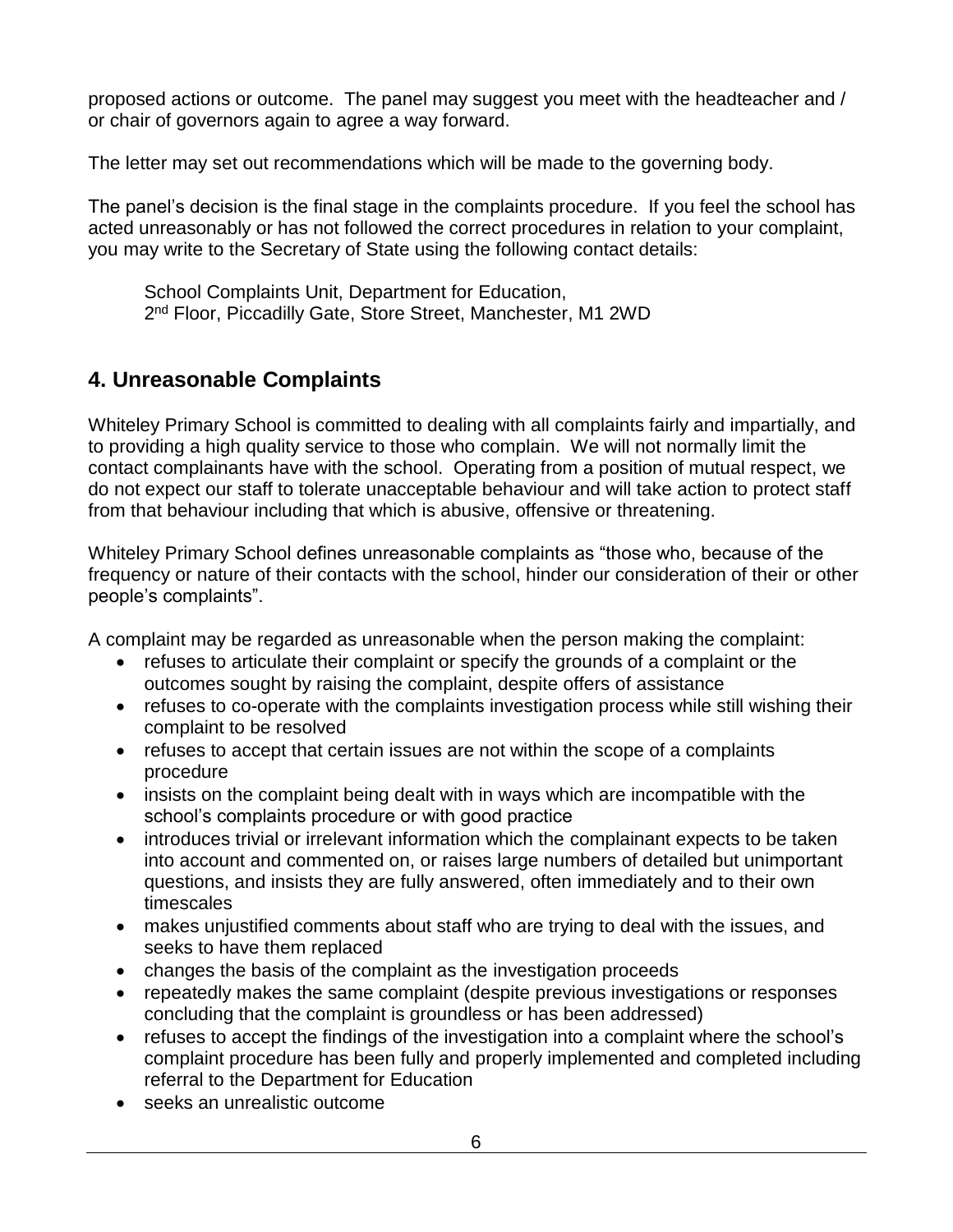makes excessive demands on school time by frequent, lengthy, complicated and stressful contact with staff regarding the complaint in person, in writing, by email and by telephone while the complaint is being dealt with

A complaint may also be considered unreasonable if the person making the complaint does so either face-to-face, by telephone or in writing or electronically:

- maliciously
- aggressively
- using threats, intimidation or violence
- using abusive, offensive or discriminatory language
- knowing it to be false
- using falsified information
- publishing unacceptable information in a variety of media such as in social media websites and newspapers

Complainants should limit the numbers of communications with a school while a complaint is being progressed. It is not helpful if repeated correspondence is sent (either by letter, phone, email or text) as it could delay the outcome being reached.

Whenever possible, the headteacher or chair of governors will discuss any concerns with the complainant informally before applying an 'unreasonable' marking.

If the behaviour continues the headteacher will write to the complainant explaining that their behaviour is unreasonable and asking them to change it. For complainants who excessively contact Whiteley Primary School causing a significant level of disruption, we may specify methods of communication and limit the number of contacts in a communication plan. This will usually be reviewed after 6 months.

In response to any serious incident of aggression or violence, the concerns and actions taken will be put in writing immediately and the police informed. This may include banning an individual from Whiteley Primary School.

### **5. Governing Body review and monitoring of complaints**

The headteacher will report annually to the governing body on the number of formal complaints received and the levels at which they have been resolved. No details identifying the complaint or any member of staff will be published.

The governing body will review and evaluate all complaints no matter how far they are taken or what the outcome to ensure that similar problems are avoided in the future or to see if they could have been managed any more efficiently.

### **6. Staff Complaints**

Staff who have a concern about a colleague or volunteer in school should refer to the **whistleblowing** policy which is available in the staff handbook.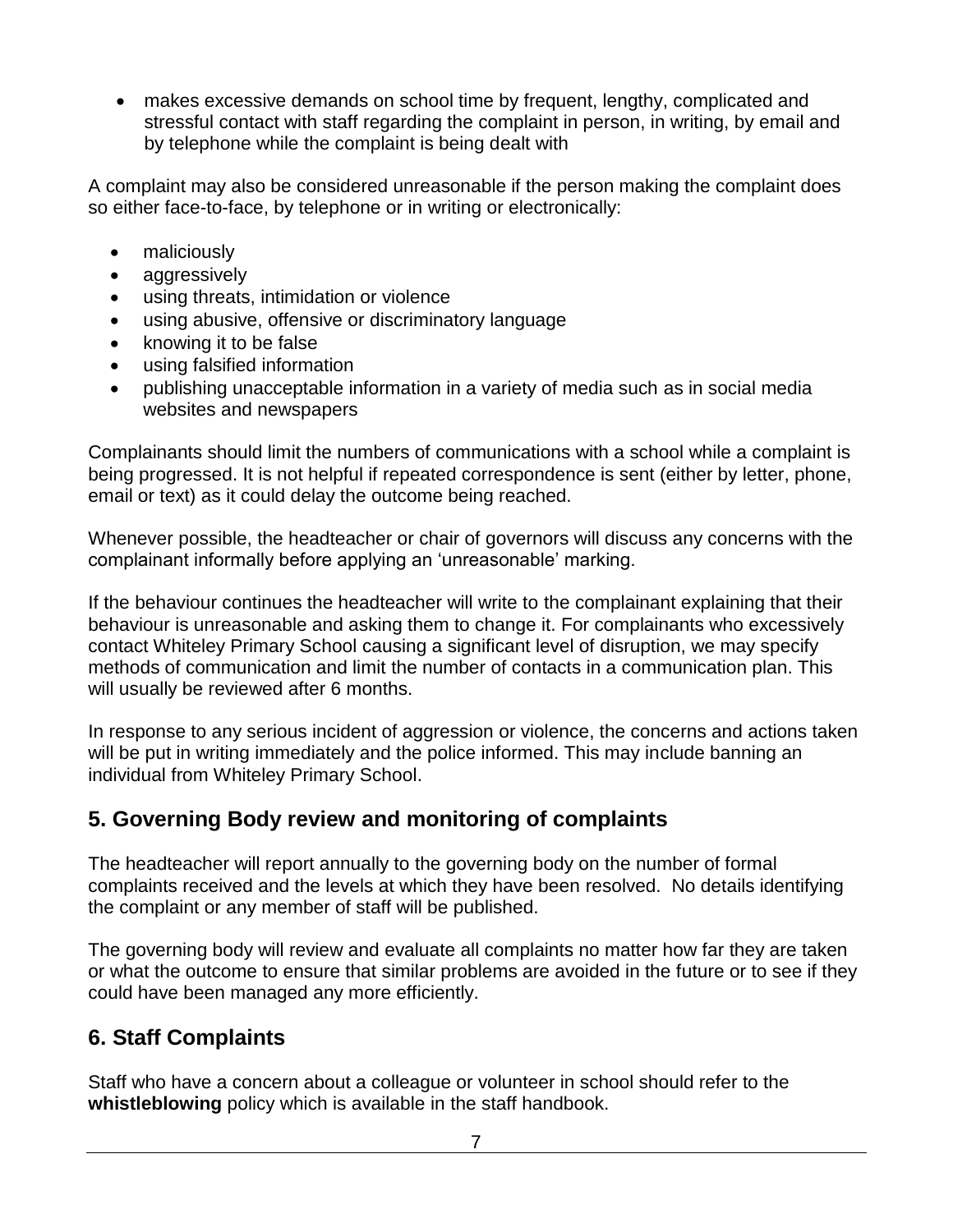The procedure for dealing with any other staff complaint or employment grievance is set out in the school's **staff discipline, conduct and grievance** policies which are available in Teachers Pool/Polices.

### **7. Complaints Policy Review**

The governing body of Whiteley Primary School will review this policy every 2 years, or sooner if there are any legislative changes. The governing body of Whiteley Primary School will also review this policy following a complaint panel meeting to ensure that it met the requirement to provide a clear, fair and efficient complaints procedure.

**Date reviewed:** March 2021 **Date for next review:** Spring term 2023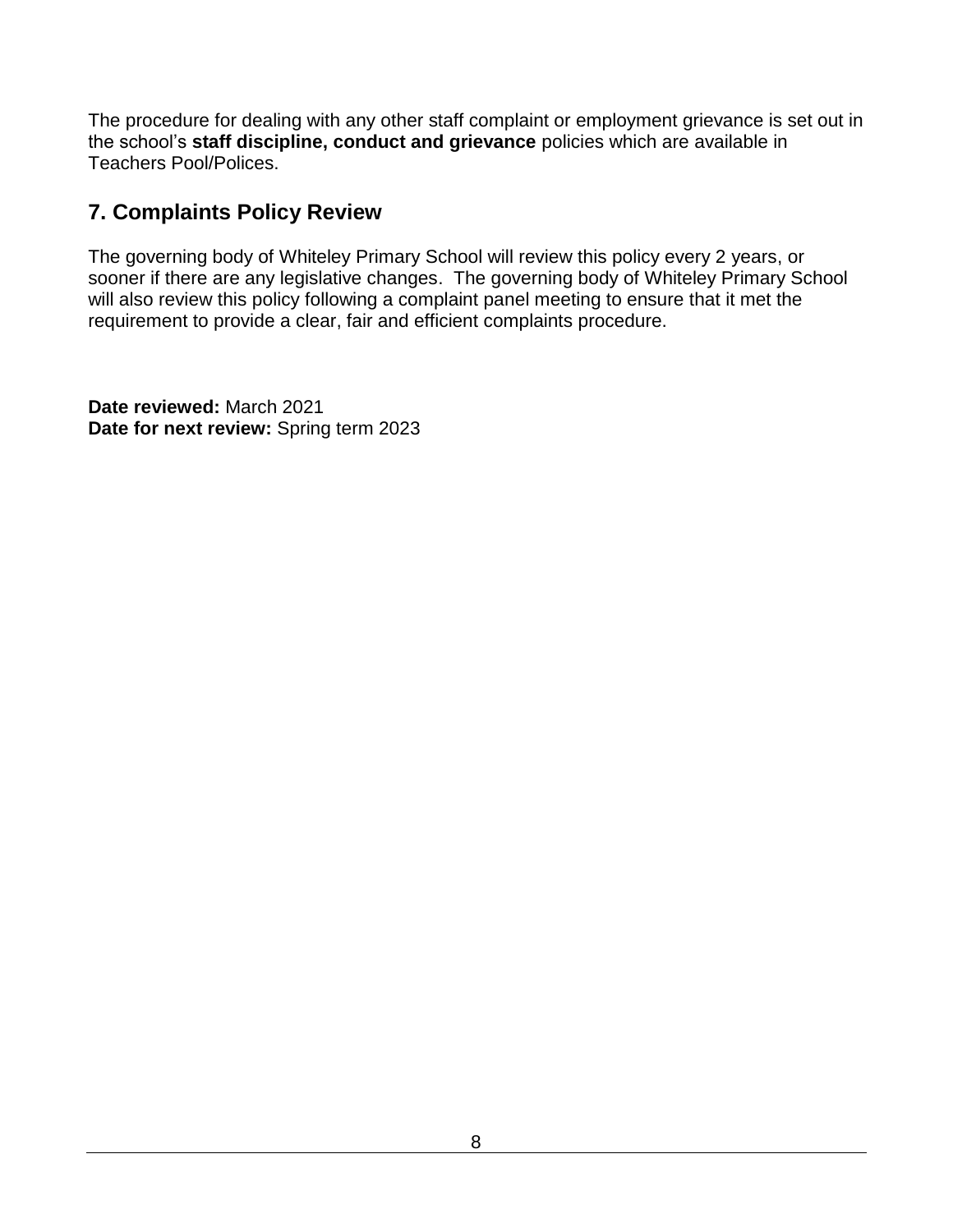

## **Complaints Form**

| Name of complainant:                                                                      |                 |
|-------------------------------------------------------------------------------------------|-----------------|
| <b>Contact details:</b>                                                                   | <b>Address:</b> |
|                                                                                           | Telephone:      |
|                                                                                           | Email:          |
| Outline of your<br>complaint and how it<br>has affected you (the<br>complainant) / pupil: |                 |
| Have you discussed                                                                        |                 |
| the matter already with<br>a member of staff, if so,<br>who? What was the<br>outcome?     |                 |
|                                                                                           |                 |
|                                                                                           |                 |
| What would you like to<br>happen as a result of<br>your complaint?                        |                 |
|                                                                                           |                 |
|                                                                                           |                 |
| Signature:                                                                                |                 |
| Date:                                                                                     |                 |